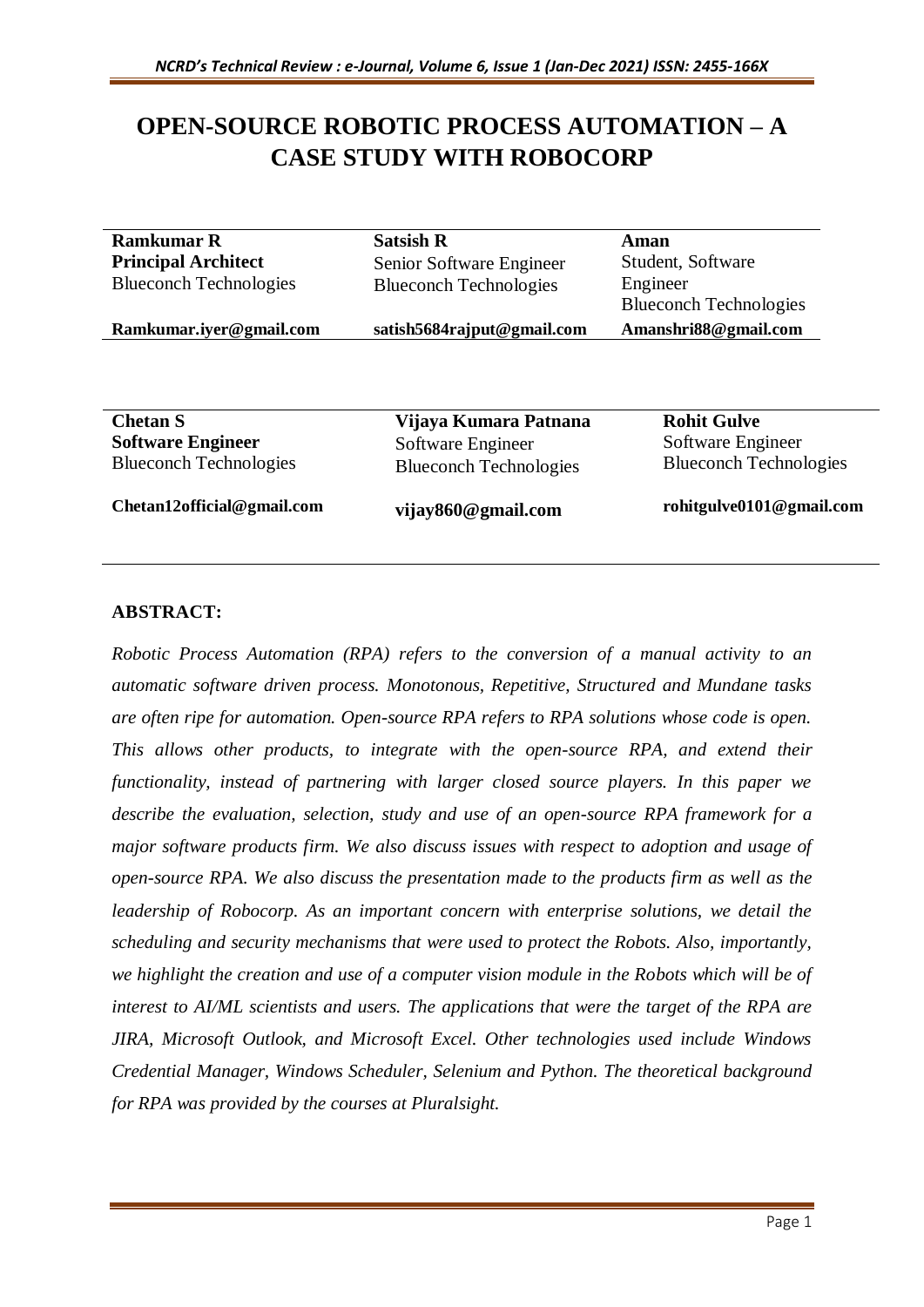#### *Keywords:*

*RPA, Open Source, Robocorp, Computer Vision, Robot, JIRA, Microsoft Outlook, Microsoft Excel, Windows Credential Manager, Windows Scheduler, Selenium, Python*

#### **1. INTRODUCTION:**

Robotic process automation (RPA) is a field of enterprise where software robots execute processes that were once manual, in an efficient and maintainable manner [1]. Initially, RPA was applied to legacy processes in domains like banking, finance, government and human resources and healthcare. Most RPA processes are built using closed source systems like UIPath [2], Blue Prism [3], Automation Anywhere [4] and Power Automate [5]. These include features like record and replay as well as big library of functions for common tasks like searching or opening a browser or editing a file. The big library of functions is put together in the form of an RPA robot. These robots are then started, stopped, and maintained by an orchestrator which is centrally located. The orchestrator also provides logging as well as security features. RPA also allows the possibility of combining the functionality of Legacy applications to create new functionality, instead of commissioning a new application. Modern RPA works with newer systems and has cognitive features. These cognitive features can be image recognition or machine learning of optimal paths. Such RPA is called Cognitive RPA [6] and refers to the most advanced form of RPA. The actions of the robots built using Cognitive RPA cannot be predicted in advance. Typically, RPA can run in attended and unattended mode. In attended mode, a human oversees and provides input to the RPA whenever required. In unattended RPA, there is no human. Most RPA development is preceded by process mining. As opposed to data mining which deals with finding patterns in data, process mining involves finding the process that underlies a series of interactions which contain both an identifier and a time stamp. Such mined processes are the analysed using Record and Playback to identify bottlenecks or circularity of large inventory pileup and then optimized. The optimized process is then converted into a robot. KNIME [22] and Celonis [23] are two process mining tools.

Open-source RPA, is a category of RPA in which the development of the RPA is completely open and the entire source code is available under a free license ranging from MIT [24] to GPLv3 [25]. Being open source, such products can often be integrated into existing platforms without cost. However, a thorough understanding of the dynamics of open source including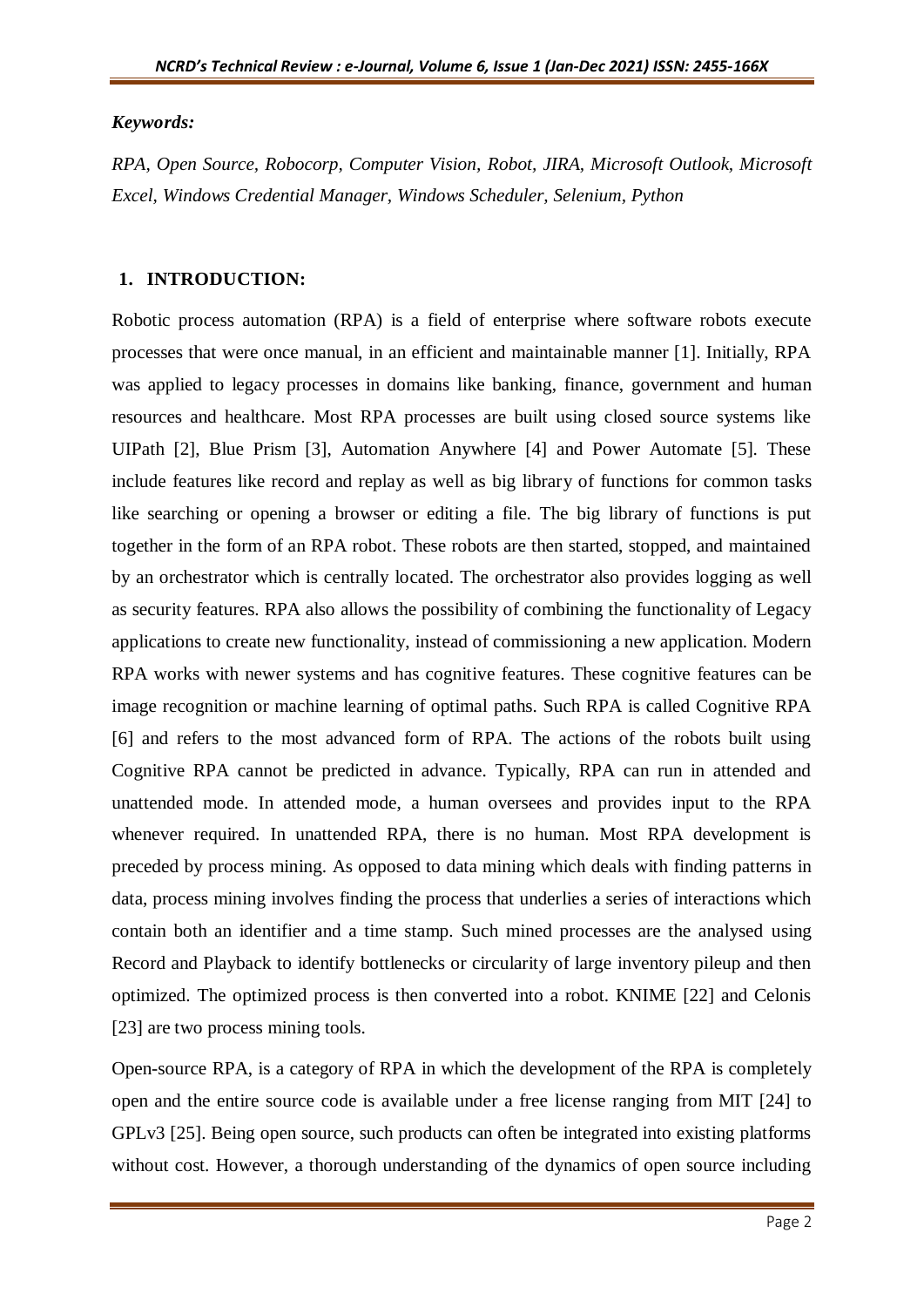the degree of community support and the road map of the organization is needed before adoption. It is also advantageous to have a professional firm offer commercial support for adoption and usage when the product is used for mission critical uses.

### **2. LITERATURE REVIEW:**

Since, RPA is often proprietary in nature, extensive use was made of PluralSight which is a learning provider [7][8][9][10][11]. The learning provider has courses that covered the big picture of RPA, building robots for business, building robots for a use case, introduction, and in-depth coverage of BluePrism and PowerAutomate. Further, the websites of the various Open-Source RPA providers were accessed and the level of documentation was studied. The links to all the above courses is provided in the Reference section of the document. Most RPA vendors have both RPA and domain specific courses. The rationale for using RPA versus humans along with the various aspects of RPA implementation is discussed in [38]. The difference between RPA and BPM is discussed in [39] thus providing a differentiation. An application for RPA for auditing is discussed in [40] which bolsters the ability to apply it to more use cases. The intersection of Cognitive Conversation Commerce in chatbots [42][43] also provides the impetus of Cognitive Automation to RPA is discussed in [41].

#### **3. RESEARCH METHODOLOGY:**

The research methodology had the objective of selecting and using an Open-Source RPA tool that would form the basis of product integration of the products firm. The search engine Duck Duck Go [12], along with the browser Brave [13] was used to search for "Open-Source RPA". All the options were listed. Independently a questionnaire with around 100 items was drafted. If the Open-source RPA product satisfied the question, it was given 3 points. If the Open-source RPA product could be enhanced then we gave it 1 point. If the Open Source could not be viably enhanced, it was given 0 point. The following is the ranking of the top Open-Source RPA in score decreasing order (Item 1 being Highest Scored option). This ranking is subjective to the requirements of the product firm

- 1. Robocorp [16]
- 2. Open RPA [17]
- 3. TagUI [18] and taskt [19]
- 4. RobotGo [20]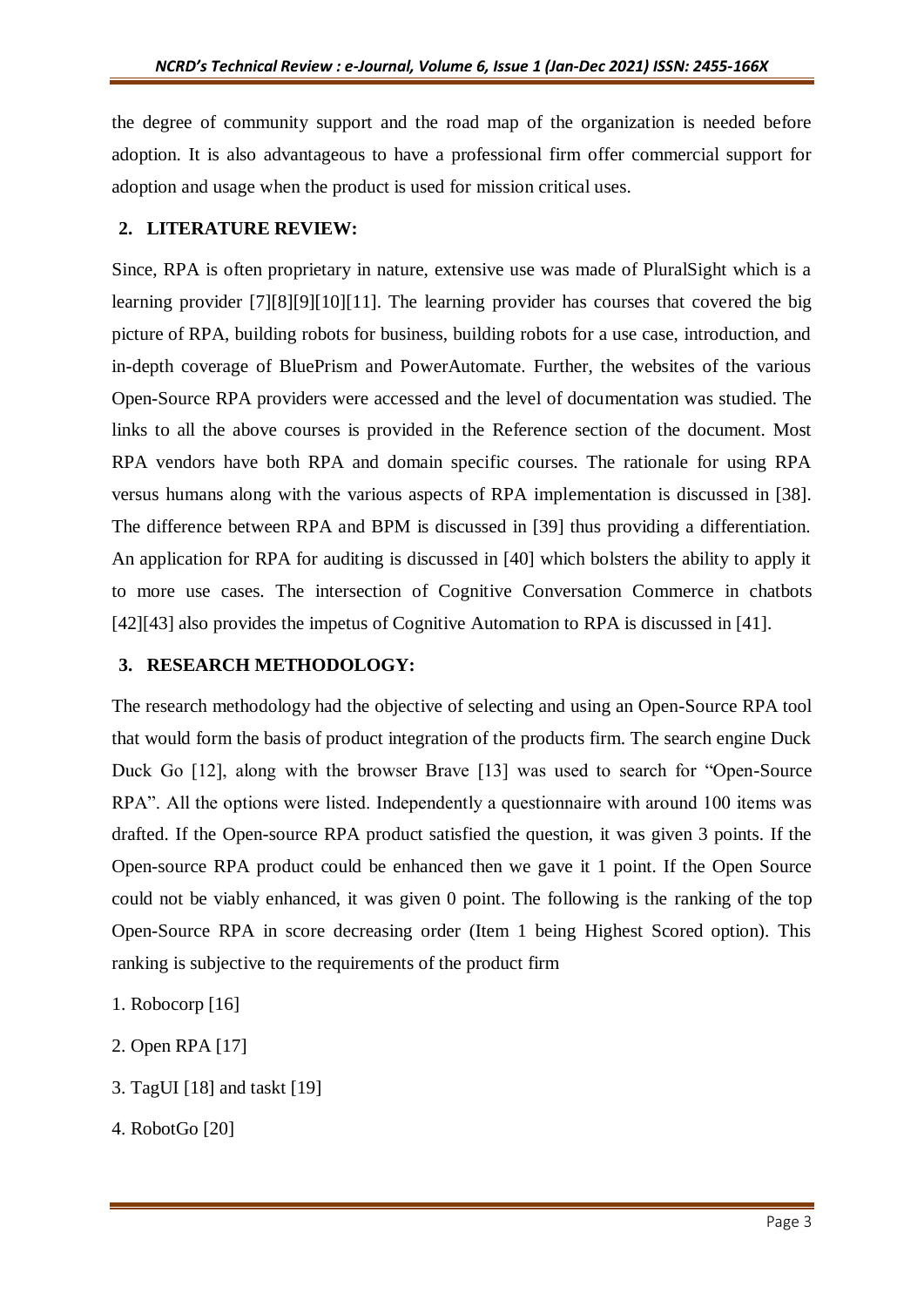# **4. USE CASE AND ANALYSIS:**

The use case for the selected Open-Source RPA, Robocorp (Apache License [26]) was to convert an email sent by a customer in Microsoft Outlook [15] to a customer ticket in JIRA [14] associated to a delivery team and download the Excel spreadsheet [15] and send it back to the customer. If the delivery team did not exist, then it had to be created by the customer and a developer had to be assigned to the delivery team by an invite. The RPA also must automatically login as the developer and accept the invite. A process definition document and Team Foundation Server tickets [27] were raised for the requirements of the use case. An architecture diagram for the use case is given in Figure 1.

#### **Fig 1: Use Case Architecture**

Logical Architecture of RPA Solution



\*Colors Are Arbitrary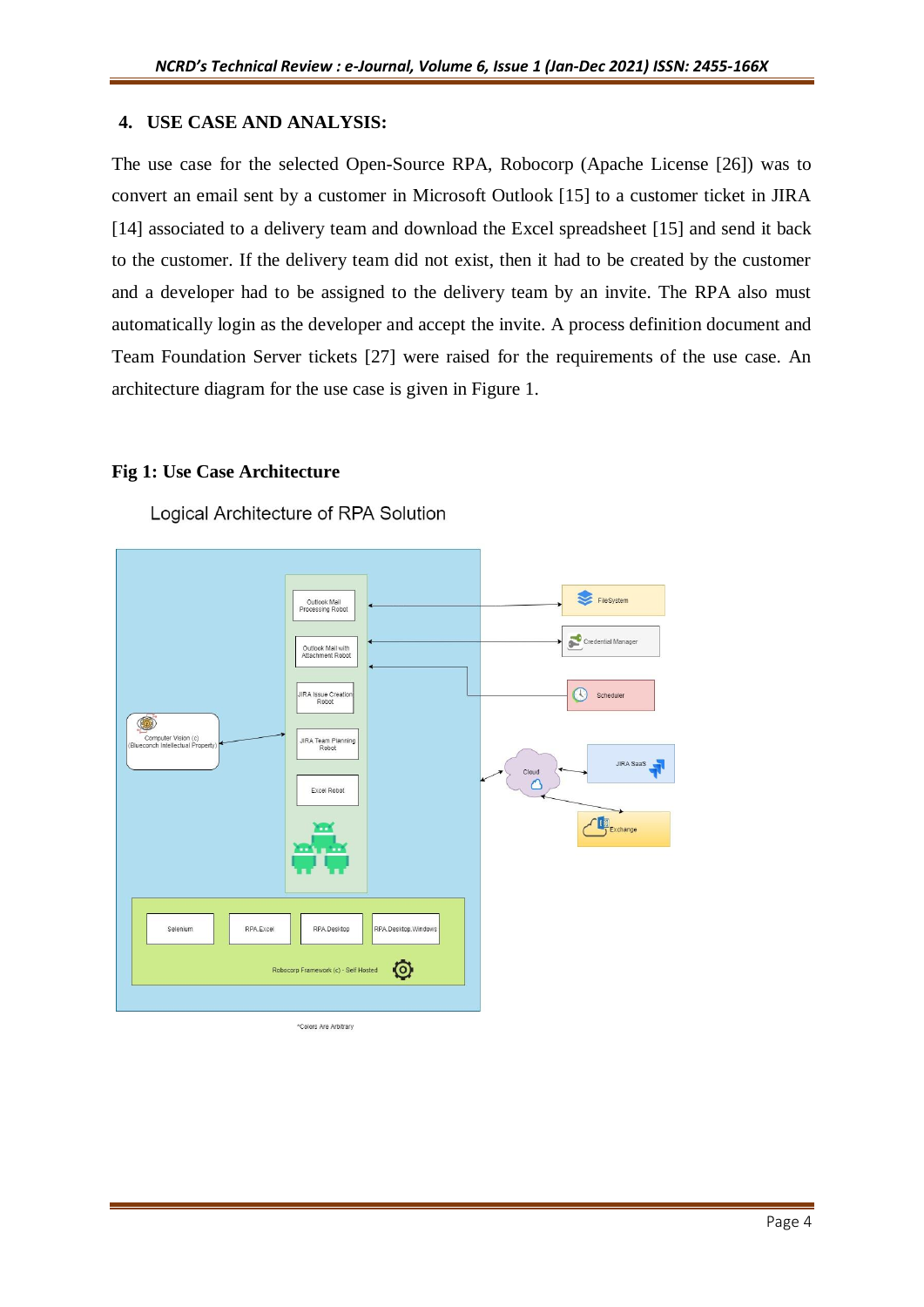The implementation of the entire RPA solution was split among four teams as per Figure 2.

- 1. Team A: Focus on building bots
- 2. Team B: Focus on Computer Vision [37]
- 3. Team C: Focus on Integration
- 4. Team D: Focus on Scheduling and Security

#### **Fig 2: Use Case Flow**





The Outlook bots were written using Robocorp DSL (Domain Specific Language) [28]. The time taken for the first bot was 24 hours. The time taken for the second bot of similar complexity was only 3 hours. Hence training took around 21 hours. The JIRA bot was written completely in Selenium [21] by a senior developer since Robocorp actively encourages the same [29] and was done by a single person. The Excel bot did not require Excel to be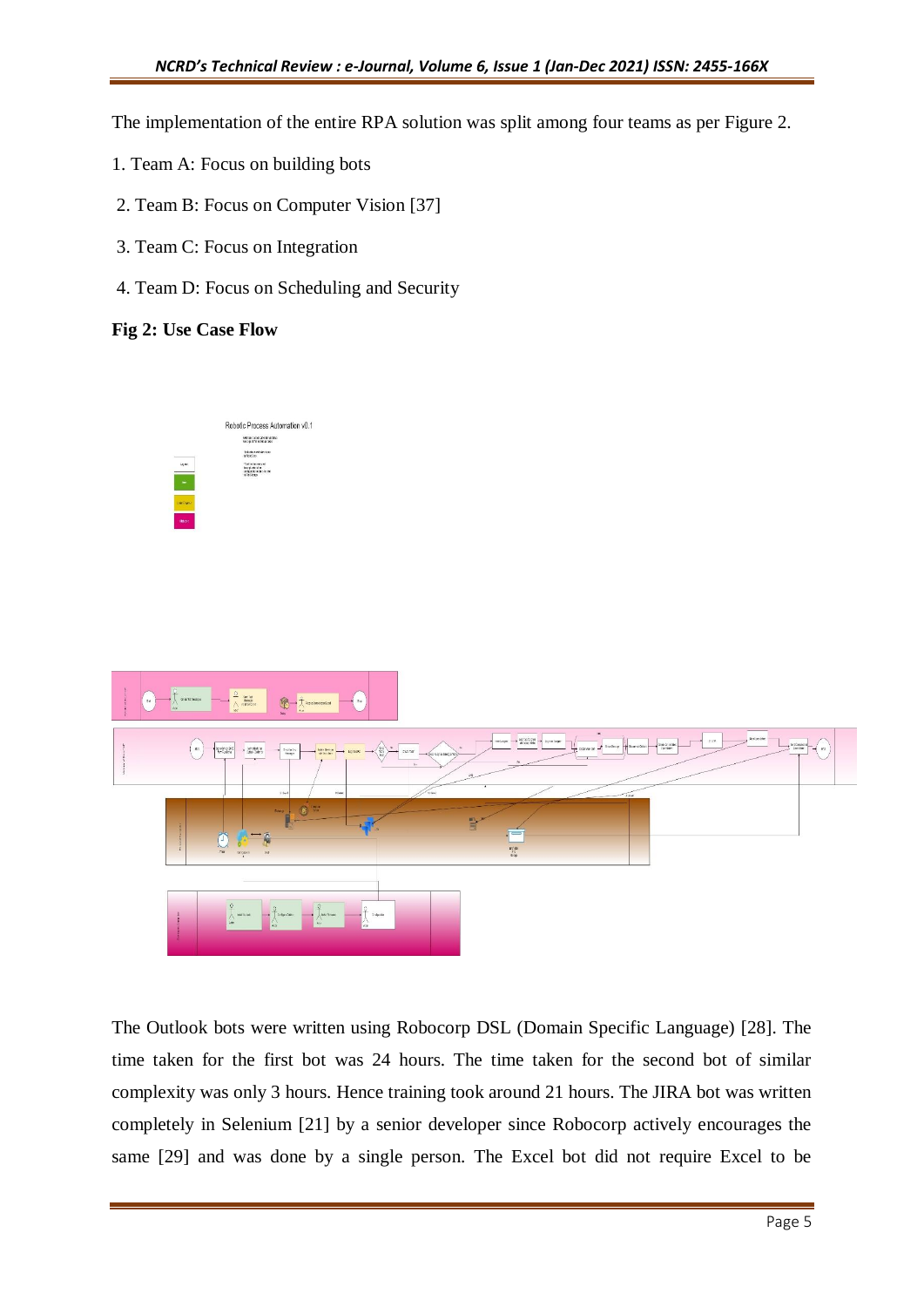installed and used an inbuilt library in the RPA framework [30]. Since the solution was to be self-hosted, python key-ring [31] along with Windows Credential Manager (WCM [32]) was used to store sensitive data like JIRA passwords. The scheduling happened through a manual run using Windows Scheduler [33] which called a Python API (Application Programming Interface) [34]. The computer vision team provided the Outlook image analysis and segmentation code that was used to extract the email and its contents to call the JIRA bot. The entire operation took around 300 hours (40 worker days with each day being 8 hours. 1 hour is reserved for meetings in 8 hours) and the time split was below

- A. Outlook message receipt bot: 24 Hours
- B. Computer vision: 100 Hours
- C. Integrating Computer vision with Outlook: 20 hours
- D. JIRA Create Issue bot: 21 hours
- E. JIRA Create Delivery Team bot: 16 hours
- F. JIRA Create Invite bot: 16 hours
- G. JIRA Accept Invite bot: 16 hours
- H. JIRA Download Spreadsheet bot: 7 hours
- I. JIRA convert to Excel bot: 3 hours
- J. Outlook send Excel sheet bot: 3 hours
- K. Integration: 40 hours
- L. Scheduling and Encryption: 16 hours
- M. Demo Readiness and Demo: 4 hours

The entire solution was demonstrated to the top management of the products firm using screen-sharing. An artificial delay was introduced within the robots so that they can be perceived by the people. People were happy with the performance of Robocorp and remarked that the use case was much more complicated and powerful than they thought.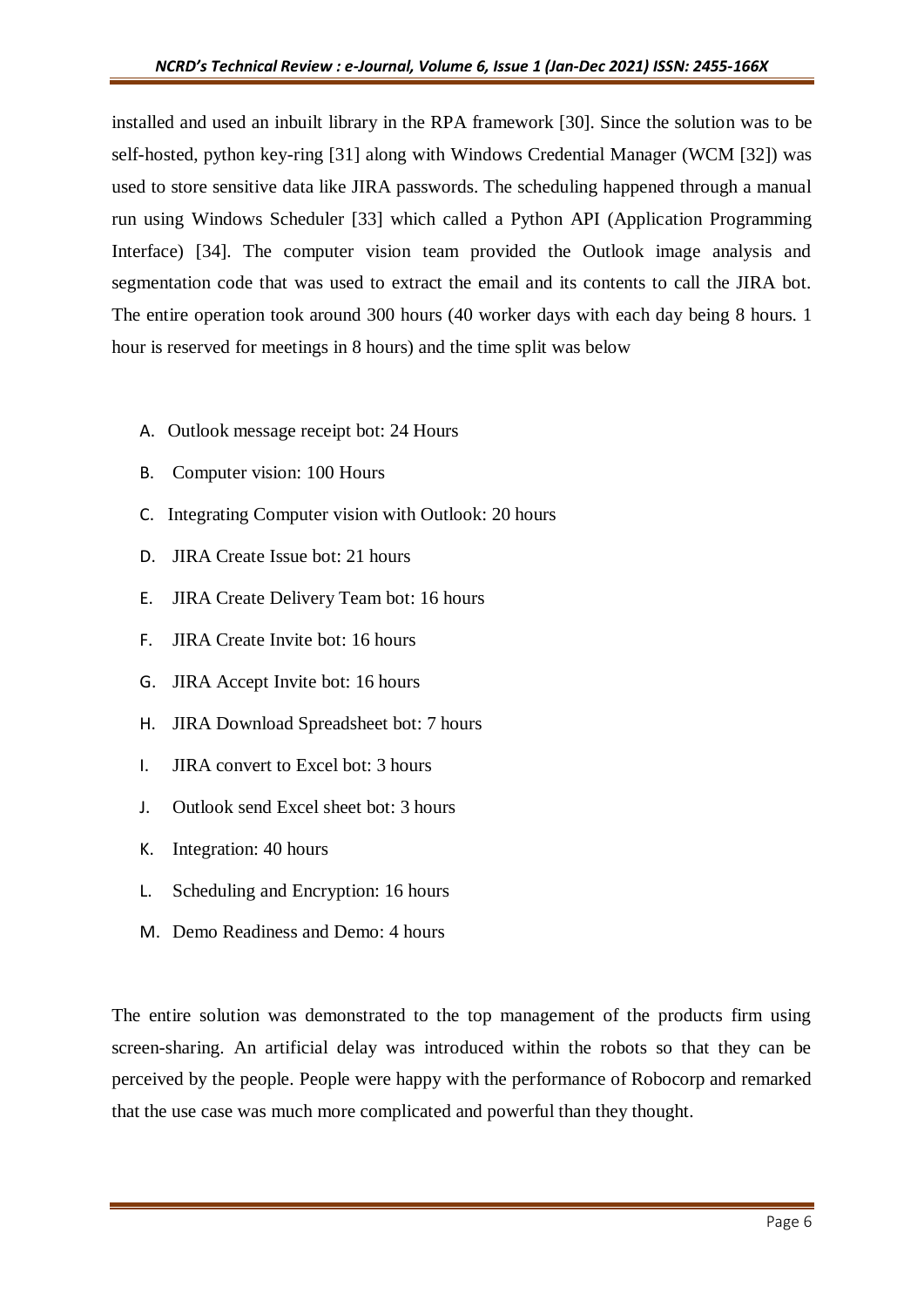The demo was also presented to the top management of Robocorp and they were happy at the usage and provided feedback that we could have used their custom Outlook module.

### **5. RESULTS:**

RPA is a buzzword in the industry today. Open-source RPA tool Robocorp allows RPA to be integrated at a source code level with other IT products. We learnt that mature Open-Source RPA tools exist in the market that can be used to build complex robots that are of real use to reduce manual effort. We learnt that state of the art computer vision technologies can be used in RPA. We also understood that RPA has a learning curve. We also learnt about the ideal way to do any RPA based project that involves building multiple Robots.

# **6. CONCLUSIONS:**

After a survey of open-source tools with a scaled questionnaire, Robocorp was identified as a suitable framework for RPA. Robocorp is an excellent Open-Source RPA tool that can be used to build multiple Robots. We could also integrate with AI/ML like Computer Vision to satisfy product firms that look for cognitive processes. Even though there is a learning curve, the creation of Robots gets progressively simpler and complex Robots can be built. These include most of the important software used by Customer like JIRA, Microsoft Excel, and Microsoft Outlook. The integration of the entire robots for a use case takes more time when multiple parts are involved. For a self-hosted case, we can wrap the Operating Systems functionality like scheduling and credentials, but in future either a private or public control room functionality of Robocorp must be utilized. We were also able to contact the apex decision makers in Robocorp which further indicates the market maturity of open-source RPA like Robocorp. Robocorp has further created a dedicated Slack channel for us [44]. Further we found that Selenium can be integrated into the Robocorp robots for Web Automation whereas for desktop elements we used Robocorp wrapped tools like RPA.Excel. We were not able to use RPA. Outlook as it did not offer the functionality to move messages. We also are getting more requirements from ETL Solutions [45] for Excel Automation.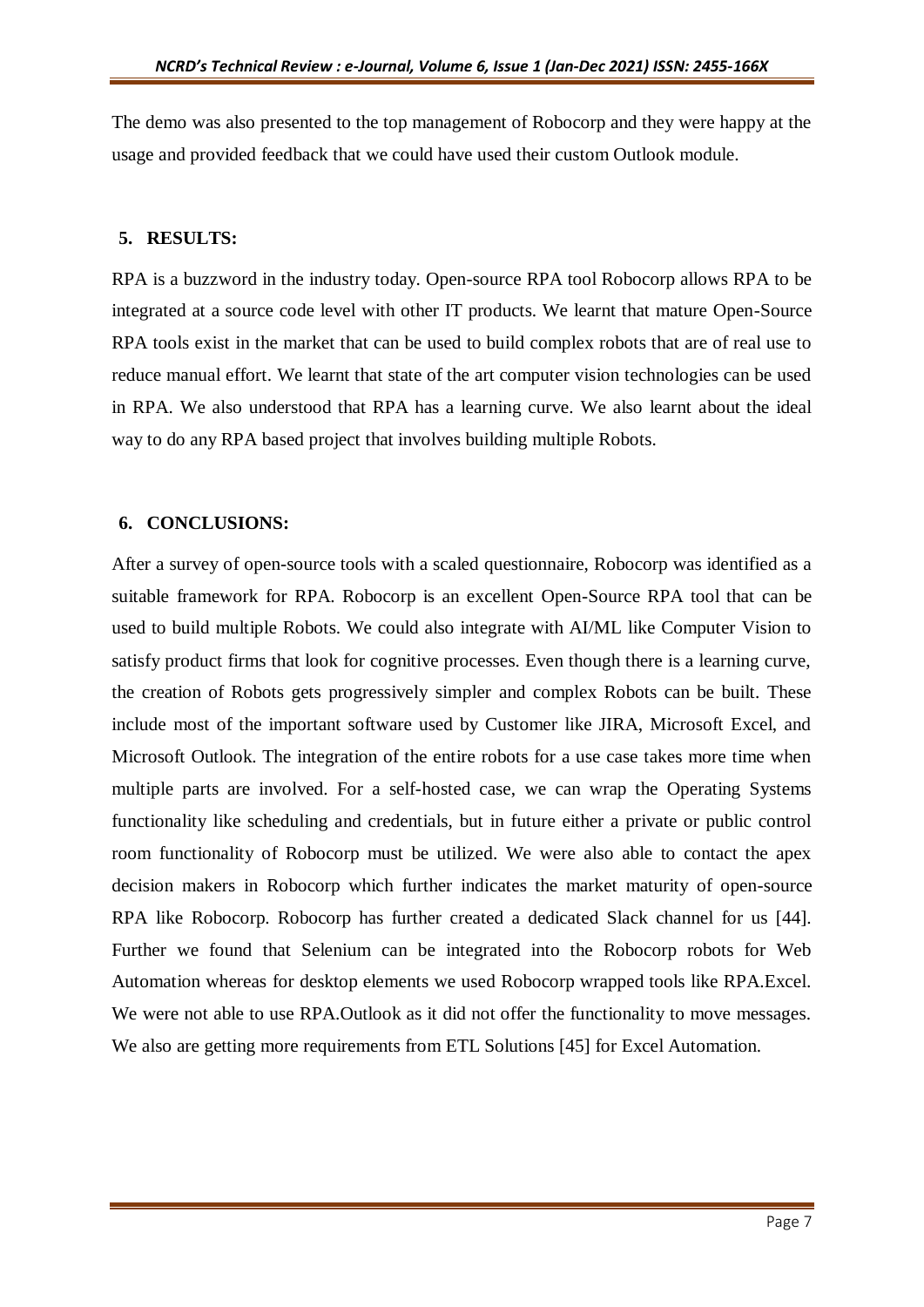### **7. SCOPE OF FUTURE RESEARCH:**

Robocorp offers a public cloud hosted model where the orchestrator and security components are cloud based and can manage an on-premise workforce of robots. This will be especially useful for robots that span multiple organizations or premises. Further, a discussion with the Robocorp CEO revealed that the most important question for RPA is the business outcome. He further encouraged researchers to find fitness functions [35] for RPA as well as discuss if RPA robots can collectively exhibit emergent behaviour [36] if they are independent.

#### **8. REFERENCES:**

- 1. <https://searchcio.techtarget.com/definition/RPA>
- 2. <https://www.uipath.com/>
- 3. [https://www.blueprism.com](https://www.blueprism.com/)
- 4. https://www.automationanywhere.com/
- 5. <https://flow.microsoft.com/en-us/>
- 6. <https://research.aimultiple.com/cognitive-automation/>
- 7. [https://app.pluralsight.com/library/courses/getting-started-robotic-process](https://app.pluralsight.com/library/courses/getting-started-robotic-process-automation/table-of-contents)[automation/table-of-contents](https://app.pluralsight.com/library/courses/getting-started-robotic-process-automation/table-of-contents)
- 8. [https://app.pluralsight.com/library/courses/rpa-workflow-automation-executive](https://app.pluralsight.com/library/courses/rpa-workflow-automation-executive-briefing/table-of-contents)[briefing/table-of-contents](https://app.pluralsight.com/library/courses/rpa-workflow-automation-executive-briefing/table-of-contents)
- 9. [https://app.pluralsight.com/library/courses/getting-started-blue-prism-rpa/table-of](https://app.pluralsight.com/library/courses/getting-started-blue-prism-rpa/table-of-contents)[contents](https://app.pluralsight.com/library/courses/getting-started-blue-prism-rpa/table-of-contents)
- 10. <https://app.pluralsight.com/library/courses/creating-basic-robots-rpa/table-of-contents>
- 11. [https://app.pluralsight.com/library/courses/power-automate-rpa-beyond/table-of](https://app.pluralsight.com/library/courses/power-automate-rpa-beyond/table-of-contents)[contents](https://app.pluralsight.com/library/courses/power-automate-rpa-beyond/table-of-contents)
- 12. <https://duckduckgo.com/>
- 13. [https://brave.com](https://brave.com/)
- 14. https://www.atlassian.com/software/jira
- 15. https://www.microsoft.com/en-in/download/office.aspx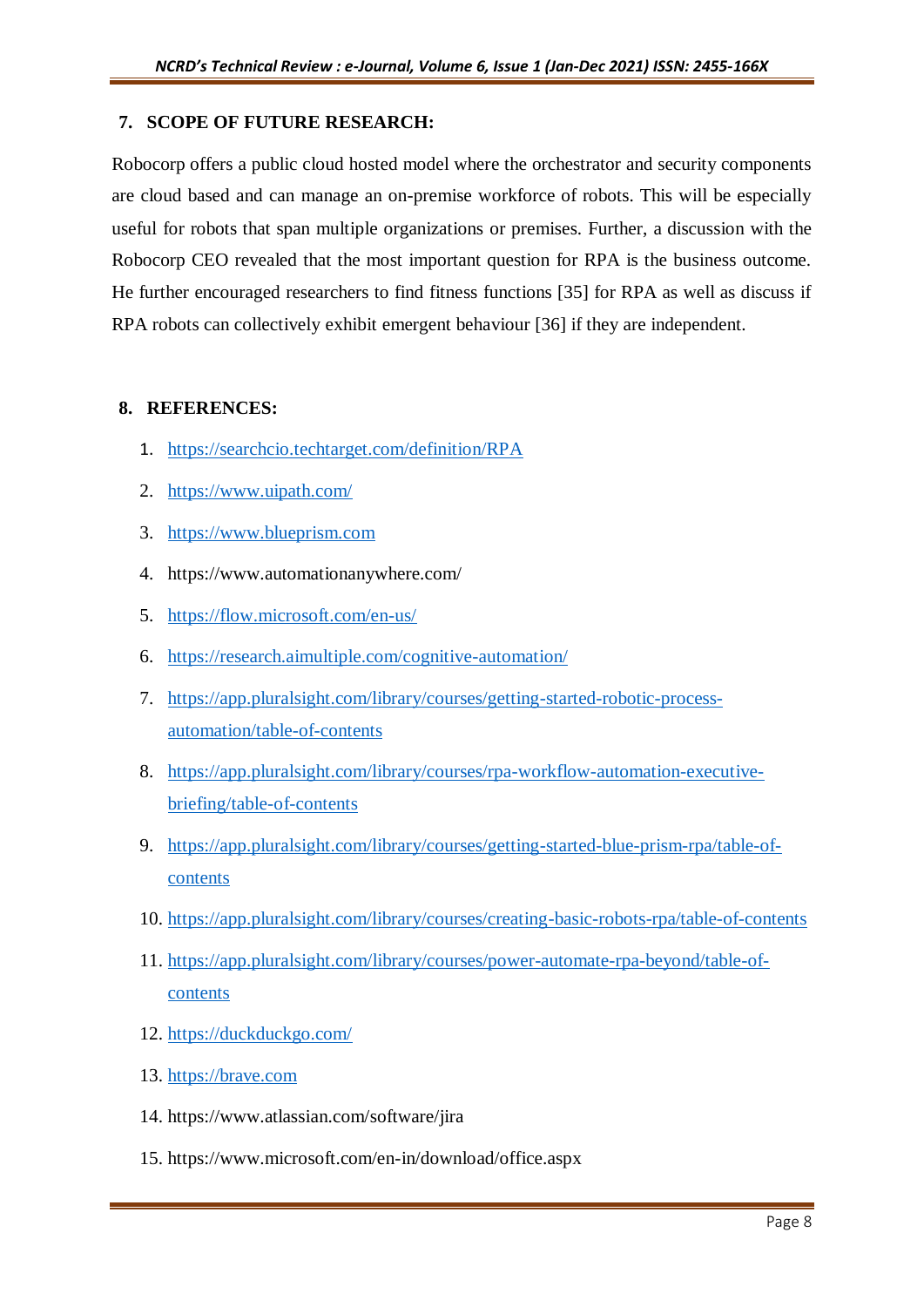- 16. <https://robocorp.com/>
- 17. <https://www.openrpa.dk/>
- 18. <https://github.com/kelaberetiv/TagUI>
- 19. <http://www.taskt.net/>
- 20. https://github.com/go-vgo/robotgo
- 21. <https://www.selenium.dev/>
- 22. <https://www.knime.com/>
- 23. https://www.celonis.com/
- 24. https://opensource.org/licenses/MIT
- 25. <https://www.gnu.org/licenses/gpl-3.0.en.html>
- 26. <https://www.apache.org/licenses/LICENSE-2.0>
- 27. <https://azure.microsoft.com/en-in/services/devops/server/>
- 28. <https://robocorp.com/docs/courses/beginners-course/your-first-robot>
- 29. <https://robocorp.com/docs/libraries/rpa-framework/rpa-browser-selenium>
- 30. <https://robocorp.com/docs/libraries/rpa-framework/rpa-excel-files>
- 31. <https://pypi.org/project/keyring/>
- 32. [https://support.microsoft.com/en-us/windows/accessing-credential-manager-](https://support.microsoft.com/en-us/windows/accessing-credential-manager-1b5c916a-6a16-889f-8581-fc16e8165ac0)[1b5c916a-6a16-889f-8581-fc16e8165ac0](https://support.microsoft.com/en-us/windows/accessing-credential-manager-1b5c916a-6a16-889f-8581-fc16e8165ac0)
- 33. <https://docs.microsoft.com/en-us/windows/win32/taskschd/task-scheduler-start-page>
- 34. <https://www.python.org/>
- 35. <https://www.thoughtworks.com/radar/techniques/architectural-fitness-function>
- 36. <https://www.britannica.com/science/emergent-property>
- 37. [https://towardsdatascience.com/everything-you-everwanted-to-know-about-computer](https://towardsdatascience.com/everything-you-everwanted-to-know-about-computer-vision-heres-a-look-why-it-s-so-awesome-e8a58dfb641e)[vision-heres-a-look-why-it-s-so-awesome-e8a58dfb641e](https://towardsdatascience.com/everything-you-everwanted-to-know-about-computer-vision-heres-a-look-why-it-s-so-awesome-e8a58dfb641e)
- 38. Van der Aalst, W. M., Bichler, M., & Heinzl, A. (2018). Robotic process automation.
- 39. Willcocks, L. P., Lacity, M., & Craig, A. (2015). The IT function and robotic process automation.